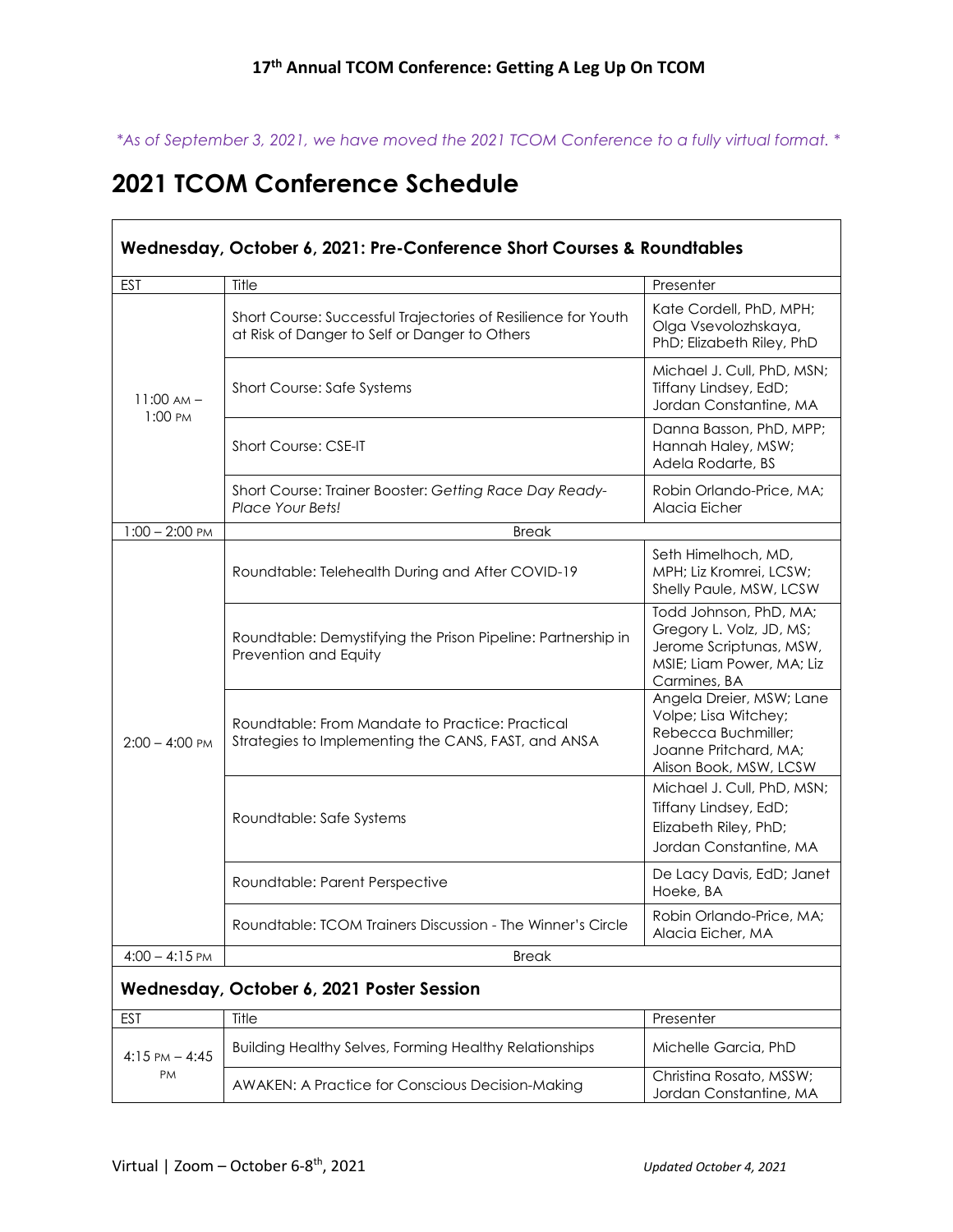### **17th Annual TCOM Conference: Getting A Leg Up On TCOM**

|                                       | Using Data to Develop Recovery Supports                                                                                                                    | Wendy Harrold, MS; Amy<br><b>Brinkley</b>                                                                                             |
|---------------------------------------|------------------------------------------------------------------------------------------------------------------------------------------------------------|---------------------------------------------------------------------------------------------------------------------------------------|
|                                       | Race & Ethnic Disparities in Comorbidity of Mental Illnesses<br>during the COVID-19 pandemic                                                               | Maryanne Kaboi, MSW                                                                                                                   |
| $4:45 \text{ PM} - 5:15$<br><b>PM</b> | Building a Risk Adjusted Model for Monitoring<br>Psychopharmaceutical Prescription for Children in the Child<br>Welfare System                             | Julia Thome, PhD<br>Candidate                                                                                                         |
|                                       | Safe Systems Improvement Tool: A TCOM Tool for<br>Understanding the 'Systems Story' of a Critical Event                                                    | Tiffany Lindsey, EdD; Mike<br>Cull, PhD; Elizabeth Riley,<br>PhD; Jordan Constantine,<br><b>MA</b>                                    |
|                                       | Investigating the Impact of Caregiver Transportation Needs<br>on Children's Response to Behavioral and Mental Health<br>Treatment: A Longitudinal Analysis | Elizabeth N. Riley, PhD;<br>Olga A. Vsevolozhskaya,<br>PhD; Stephen M.<br>Shimshock, PhD; John S.<br>Lyons, PhD                       |
| $5:15 \text{ PM} - 5:45$<br><b>PM</b> | Geriatric Assessment for Transition Experiences (GATE)                                                                                                     | Lindsay Bryant                                                                                                                        |
|                                       | Child mental and behavioral health services during the<br>COVID-19 pandemic: Trends and implications for service<br>outcomes during telehealth expansion   | Olga A. Vsevolozhskaya,<br>PhD; Elizabeth N. Riley,<br>PhD; Kate D. Cordell, PhD;<br>Stephen M. Shimshock,<br>PhD; John S. Lyons, PhD |
|                                       | The Skateboard Art Project: The Amazing Power of<br>Creativity in Healing Children's Trauma                                                                | Kristine Nunn, MA, LMFT                                                                                                               |

# **Thursday, October 7, 2021: Conference Day 1**

| <b>EST</b>                                | Title                                                                                                                                                                                                                                                            | Presenter                                                          |  |
|-------------------------------------------|------------------------------------------------------------------------------------------------------------------------------------------------------------------------------------------------------------------------------------------------------------------|--------------------------------------------------------------------|--|
| $11:00 - 11:15$<br><b>AM</b>              | <b>Opening Remarks</b>                                                                                                                                                                                                                                           | John S. Lyons, PhD                                                 |  |
| $11:15 - 12:10$<br><b>PM</b>              | Keynote: Tennessee: Transforming Systems; Kathy Gracey, MEd, Director of Quality<br>Programs, Vanderbilt Center of Excellence for Children in State Custody; Dr. Tarah Kuhn,<br>Clinical Director, Vanderbilt Center of Excellence for Children in State Custody |                                                                    |  |
| $12:15 \text{ PM} -$<br>$1:10 \text{ PM}$ | Keynote: Going Beyond Rhetoric - Transformational & Collaborative Outcomes: The<br>Intersectionality of Then, Now and Tomorrow; De Lacy Davis, EdD, founder of Black Cops<br><b>Against Policy Brutality</b>                                                     |                                                                    |  |
| $1:15 - 1:30$ PM                          | Awards                                                                                                                                                                                                                                                           |                                                                    |  |
| $1:30 - 1:45$ PM                          | <b>Break</b>                                                                                                                                                                                                                                                     |                                                                    |  |
| $1:45 - 2:45$ PM                          | Is Owning a Dog a Strength? How to Elicit and Identify<br>Strengths During the Assessment Process, and How to Use<br>Those Strengths in Practice                                                                                                                 | Lynn Steiner, MSW; Lynda<br>Killoran, MA, LCPC                     |  |
|                                           | Meeting the Needs of Native American Youth with High<br><b>Fidelity Wraparound</b>                                                                                                                                                                               | Barbara Dunn, MSW,<br>LCSW; Tammy Cooley, BA                       |  |
|                                           | A Universal Assessment for Child Welfare Integrating Safety,<br>Risk, and TCOM                                                                                                                                                                                   | Joseph Martin, MA;<br>Jessica Staller, MSW<br>Candidate            |  |
|                                           | Identifying Local- and Systems-Level Change through<br>Critical Incident Reviews and the SSIT-W                                                                                                                                                                  | Lexi Matter, MSW; Lexi<br>Mueller, MSW, APSW;<br>Sarah Hanson, MPA |  |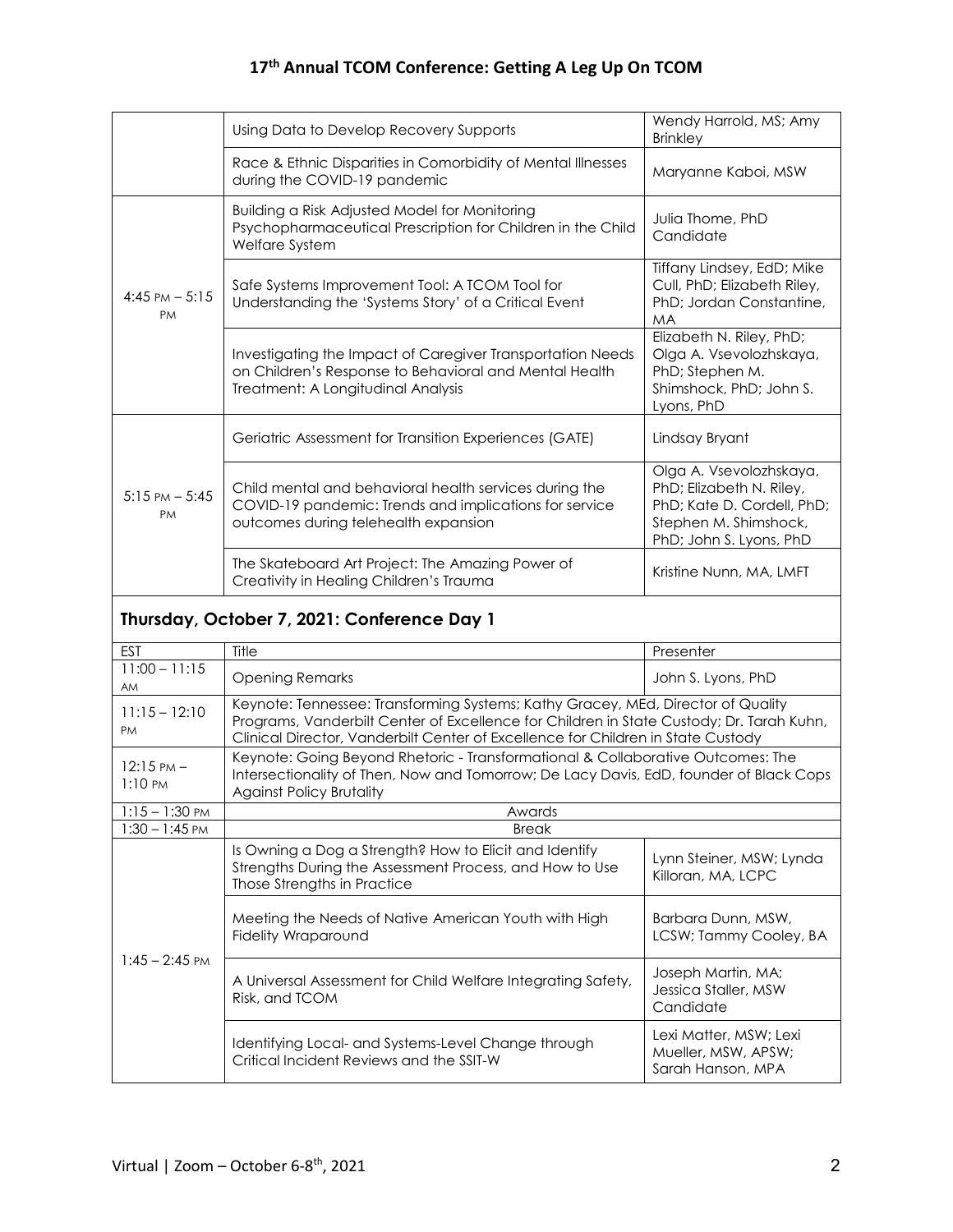### **17th Annual TCOM Conference: Getting A Leg Up On TCOM**

|                                           | Building Up the Data Muscle: One County's Implementation<br>to support Supervisors using a Data Based Decision Making<br>Model   | Andrea N. Richardson, BS;<br>Lisa Paglia, MSW; Lori<br>Chaffers, MSW                  |  |
|-------------------------------------------|----------------------------------------------------------------------------------------------------------------------------------|---------------------------------------------------------------------------------------|--|
|                                           | Leading with emotional intelligence: Using El at all<br>organizational levels to improve organizational and clinical<br>outcomes | Douglas Yost, MA, LMFT                                                                |  |
| $2:45 - 3:00$ PM                          | Lyon's Den<br><b>Break</b>                                                                                                       | April D. Fernando, PhD;<br>John S. Lyons, PhD                                         |  |
|                                           | A Step Toward Improving Outcomes: Building Competent<br>Coaches and Developing Fluency with the CANS-NY                          | Mary Nichols, PsyD; Sarah<br>Kane, LMSW; Bari Wexler,<br>MA; Cynthia Schelmety,<br>ΒA |  |
| $3:00 - 4:00$ PM                          | One Pandemic, Five Hurricanes-Quantifying Environmental<br>Trauma                                                                | Barbara Dunn, MSW,<br>LCSW; Wendy Bowlin, LPC,<br>MBA; Joseph Shayka, MA              |  |
|                                           | <b>Building a Collaborative Relationship</b>                                                                                     | Lori L. Egizio, DSW, LCSW;<br>Steve Ploum, MA, ART,<br><b>LCPC</b>                    |  |
|                                           | Ensuring Children We Serve at Faithbridge are Healing in<br>Our Care and in Our Foster Homes                                     | Kate Cordell, PhD, MPH;<br>Jessi Esterling, MSW, LCSW                                 |  |
|                                           | Beyond Certification and Compliance: Using the CANS to<br>Engage and Support Children and Families                               | Lizzie Minton, LCSW; Ken<br>McGill, EdS LMFT                                          |  |
|                                           | Vermont's CANS Collaboration- Getting to a shared vision<br>across mental health and child welfare                               | Alison Krompf, MA;<br>Cheryle Wilcox, LICSW                                           |  |
|                                           | Lyon's Den                                                                                                                       | April D. Fernando, PhD;<br>John S. Lyons, PhD                                         |  |
| $4:00 - 4:15$ PM                          | <b>Break</b>                                                                                                                     |                                                                                       |  |
| $4:15 - 5:15$ PM                          | Addressing the Cultural Noise: Use of the CANS Cultural<br><b>Identity Categories</b>                                            | Corrine Dale, PhD                                                                     |  |
|                                           | Once TCOM Is Running-Consider Program Evaluation                                                                                 | Betty Walton, PhD; Hea-<br>Won Kim, PhD; Saahoon<br>Hong, PhD                         |  |
|                                           | NJ is Making Strides with CANS                                                                                                   | Amanda Thompson, MSW;<br>Diane Ristaino, JD                                           |  |
|                                           | Utilizing the CANS Tool to Drive Service Improvement                                                                             | Heather Simonich, MA,<br>LPC; Jodi Duttenhefer,<br>LBSW, MS                           |  |
|                                           | Creative Approaches to Wraparound During a Pandemic:<br>College Internship and Youth Partnership Programs                        | De Lacy Davis, EdD; Ken<br>McGill, EdS LMFT                                           |  |
|                                           | You Can't Transform What You Don't Understand: Helping<br>Families Understand the Power of Collaboration                         | Tricia Ellinger, LMSW; Laura<br>Wallis, BS, PE; Amy<br>Minzghor                       |  |
|                                           | Lyon's Den                                                                                                                       | April D. Fernando, PhD;<br>John S. Lyons, PhD                                         |  |
| Friday, October 8, 2021: Conference Day 2 |                                                                                                                                  |                                                                                       |  |
| <b>EST</b>                                | Title                                                                                                                            | Presenter                                                                             |  |